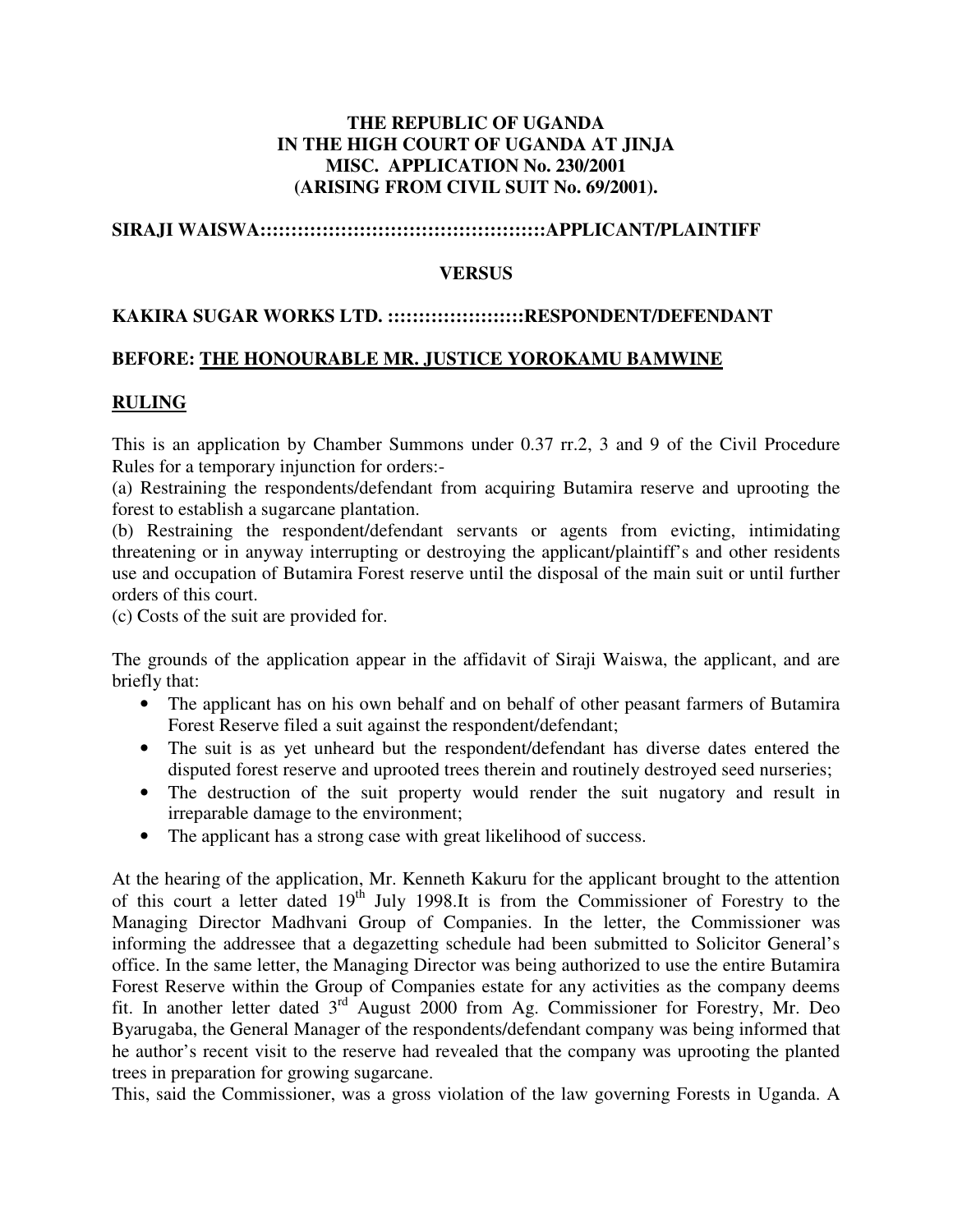permit (No.3264) dated 28/7/1998 was accordingly cancelled. The manager was directed to remove all company property not later than 30/4/2000.

In an appropriate response to the above measures, the company's Senior Manager Corporate Affairs K.P. Eswar wrote to the Ag. Commissioner for Forestry proposing to make available to the Forest Department a total of 1247Ha of land in Uganda within a period of 6-12 months which piece of land would then be gazetted as a Forest reserve in exchange for Butamira forest, which could be degazetted and leased to Kakira Sugar Works for general purpose use. The last letter is also dated  $9<sup>th</sup>$  May 2000 from the District Forestry Officer Jinja addressed to the Executive Director NEMA. The gist of the letter is that Butamira Forest Reserve (1257Ha) had been extensively uprooted by the Respondent/defendant Company in preparation for sugarcane growing. The Officer was calling for intervention of NEMA. In his address to court, Mr. Kakuru noted that the threat to destroy the environment was real and it requires urgent attention.

He down played Mr. K.P. Eswar's averments in his affidavit of 21/11/2001 in which the deponent States that the respondent ceased all its activities in June 2000, way before the institution of the main suit in July 2001 more than a year later. This was re-echoed by Mr. Taremwa, counsel for the respondent. Mr. Taremwa's point is that since the respondent ceased operations in the area in June 2000, it was not necessary to bring up the application and impliedly the main suit. In his opinion, the application was being brought in bad faith and is frivolous. In reply to this, Mr. Kakuru said that the applicant does not have to wait until the environment is destroyed and he starts complaining .Any court can seek court redress to prevent likely harm to the environment.

I listened very carefully to the addresses of both counsels for the parties also had a careful perusal of the documentary evidence especially the affidavit of Eswar. The conditions for grant of the temporary injunction have been re-echoed in a number of cases. They include:

# 1. *GEILLA VS.GASMAN BROWN & CO.LTD (1973) E.A.358 2. NOORMOHAMED JAN MOHAMED VS. KASSAMALI VIRJI MADHVANI (1953) 20 EACA 8.*

The purpose of a temporary injunction is to preserve matters in status quo until the matter to be investigated in the main suit is finally resolved. Three conditions must generally be satisfied before an injunction of this nature is granted.

1. The applicant must show a prima facie case with a probability of success in the main suit. The facts as I gather them from the application and the pleadings in the main suit show that there are some questions of environmental concerns and individual interests to be investigated in the main suit. To declare that the applicant has not shown a prima facie case with a probability of success in the main suit before the parties are heard would be to pre-judge issues. For now, I would hesitate to state that before the hearing of the main suit commences, the defendant is set to raise a preliminary point of law that the suit is prolix, frivolous and vexatious, pre-mature, bad in law and an abuse of court process. When that stage is reached, court will make an appropriate decision on the matter. As of now, there are equal chances of success or failure by either party.

2. A temporary injunction will not normally be granted unless the applicant might otherwise